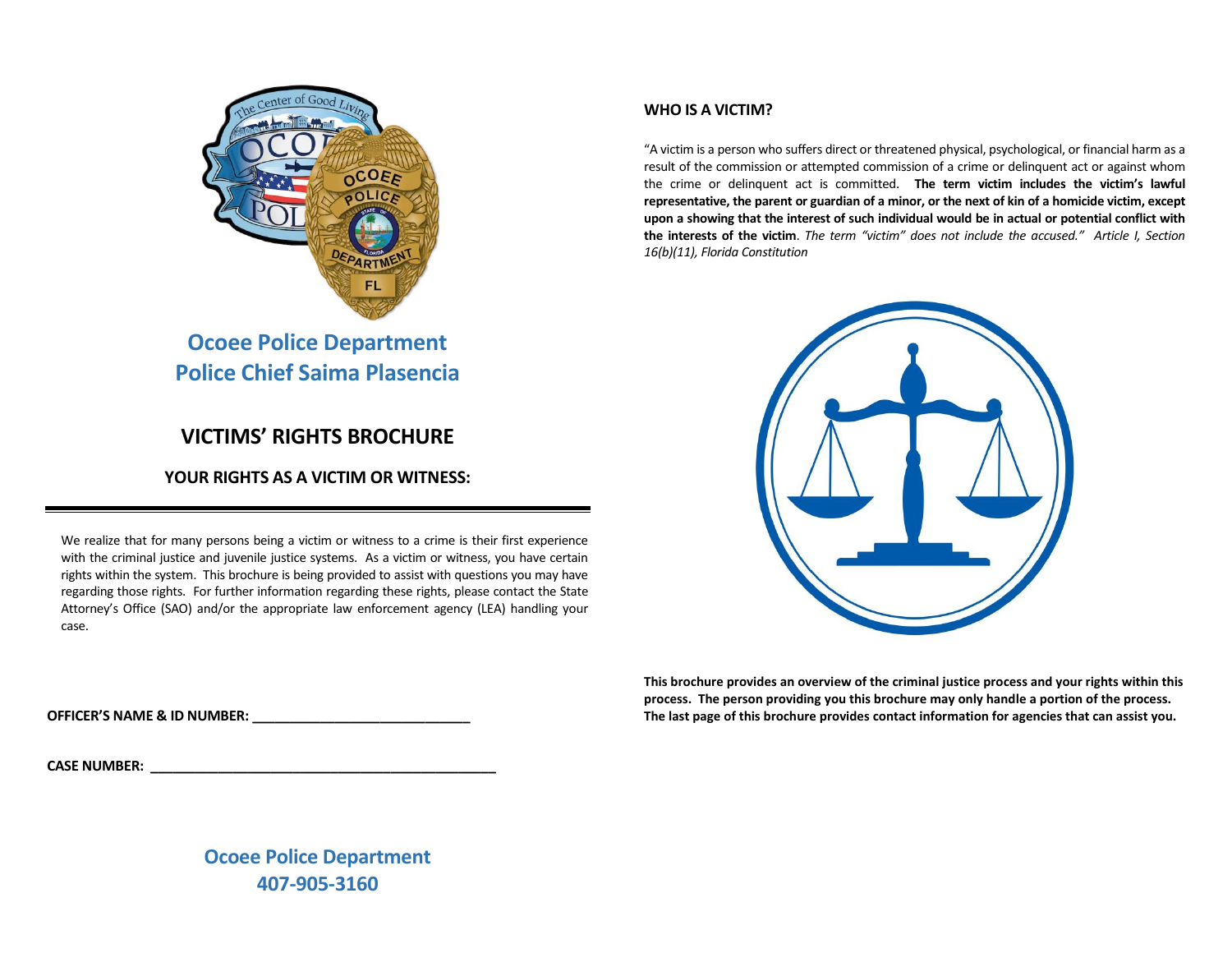# **AS A CRIME VICTIM, THE FLORIDA CONSTITUTION GUARANTEES YOU THE FOLLOWING RIGHTS**

*Article 1, Section 16(b), Florida Constitution*

- **The right to** due process and to be treated with fairness and respect for your dignity.
- **The right to** be free from intimidation, harassment, and abuse.
- **The right,** within the judicial process, to be reasonably protected from the accused and any person acting on behalf of the accused. However, this is not intended to create a special relationship between the crime victim and any law enforcement agency or office absent a special relationship or duty as defined by Florida law.
- **The right to** have your safety and welfare as well as your family's considered when setting bail, including setting pretrial release conditions that could affect you or your family's safety and welfare.
- **The right to** prevent the disclosure of information or records that could be used to locate or harass you or your family, or which could disclose your confidential or privileged information.
- **The right to** the prompt return of your property when no longer needed as evidence in the case.
- **The right to** full and timely restitution in every case and from each convicted offender for all losses you suffered, both directly and indirectly, because of the criminal conduct.
- **The right to** proceedings free from unreasonable delay, and to a prompt and final conclusion of the case and any related post judgment proceedings. (In appropriate cases, the prosecutor may file a good faith demand for a speedy trial. In non-capital cases, all state-level appeals and post-conviction proceedings must be complete within two years and five years for capital cases, unless the court enters an order with specific findings concerning why the court was unable to do so and the circumstances causing the delay.)
- **The right to** be informed of your state constitutional rights, and to be informed that you can seek the advice of an attorney with respect to your rights.

# **AS A CRIME VICTIM, YOU ARE AFFORDED THE FOLLOWING CONSTITUTIONAL RIGHTS UPON REQUEST**

• **The right to** reasonable, accurate, and timely notice of, and to be present at, all public proceedings involving the criminal conduct, including, but not limited to, trial,

plea, sentencing, or adjudication, even if you will be a witness at the proceeding, notwithstanding any rule to the contrary. **(For this purpose, consider providing the prosecutor an address, an email address, or a telephone number at which you can be reached quickly, and update this information during the pendency of your case.)** You shall also be provided reasonable, accurate, and timely notice of any release or escape of the defendant or delinquent, and any proceeding during which a right of yours is implicated.

- **The right to** be heard in any public proceeding involving pretrial or other release from any form of legal constraint, plea, sentencing, adjudication, or parole, and any proceeding during which a right of yours is implicated.
- **The right to** confer with the prosecuting attorney concerning any plea agreements, participation in pretrial diversion programs, release, restitution, sentencing, or any other disposition of the case.
- **The right to** provide information regarding the impact of the offender's conduct on you and your family to the individual responsible for conducting any presentence investigation or compiling any presentence investigation report, and to have any such information considered in any sentencing recommendations submitted to the court.
- The right to receive a copy of any presentence report, and any other report or record relevant to the exercise of a victim's right, except for such portions made confidential or exempt by law.
- **The right to** be informed of the conviction, sentence, adjudication, place and time of incarceration, or other disposition of the convicted offender, any scheduled release date of the offender, and the release of or the escape of the offender from custody.
- **The right to** be informed of all postconviction processes and procedures, to participate in such processes and procedures, to provide information to the release authority to be considered before any release decision is made, and to be notified of any release decision regarding the offender. The parole or early release authority shall extend the right to be heard to any person harmed by the offender.
- **The right to** be informed of clemency and expungement procedures, to provide information to the governor, the court, any clemency board, and other authority in these procedures, and to have that information considered before a clemency or expungement decision is made; and to be notified of such decision in advance of any release of the offender.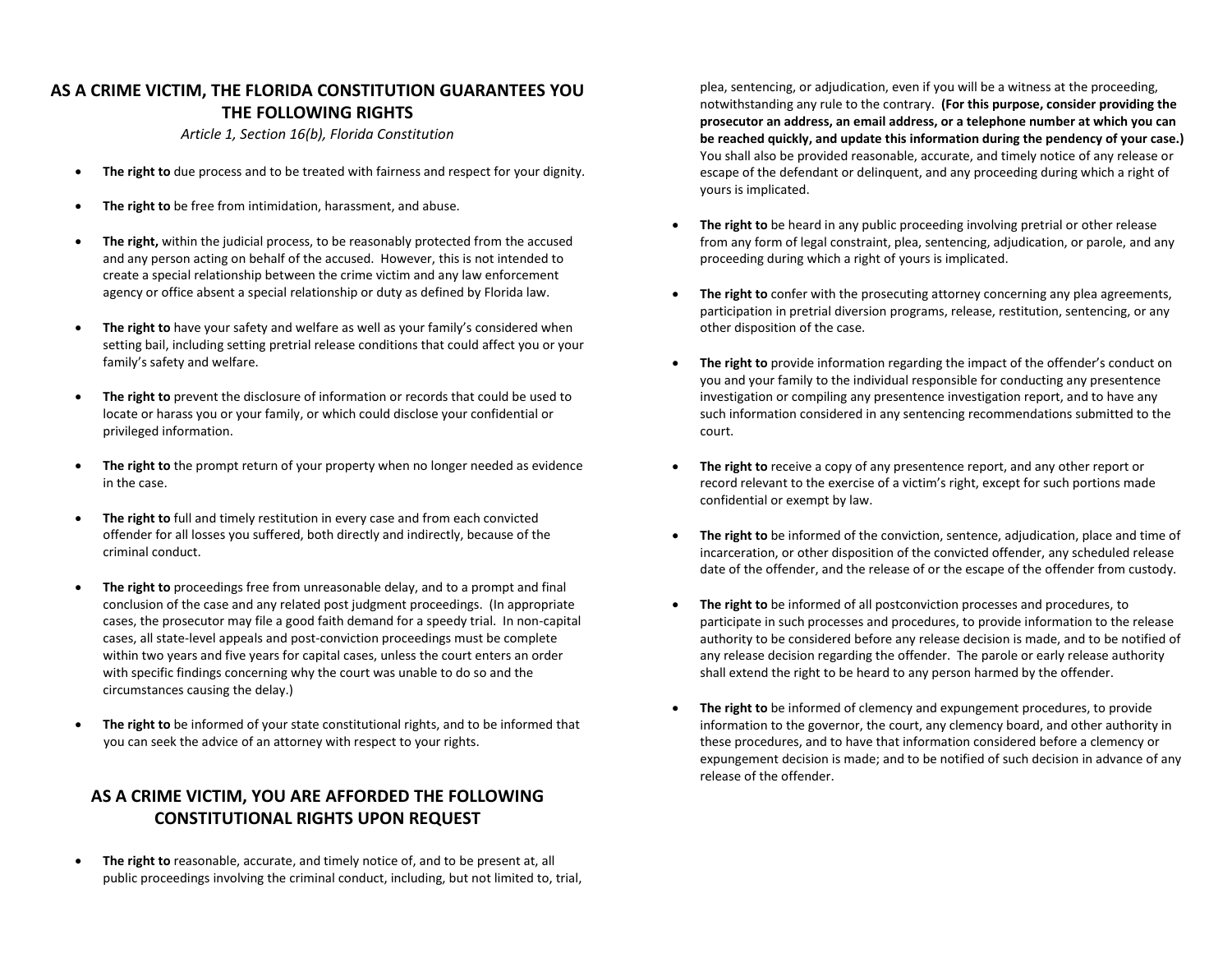### **ALL RIGHTS AFFORDED BY THE CONSTITUTION ARE ENFORCEABLE**

*Article 1, section 16(c), Florida Constitution*

The victim, the retained attorney of the victim, a lawful representative of the victim, or the office of the state attorney upon request of the victim, may assert and seek enforcement of these rights and any other right afforded to a victim by law in any trial or appellate court, or before any other authority with jurisdiction over the case, as a matter of right. The court or other authority with jurisdiction shall act promptly on such a request, affording a remedy by due course of law for the violation of any right. The reasons for any decision regarding the disposition of your right shall be clearly stated on the record.

### **ADULT CRIMINAL JUSTICE PROCESS**

The stages of the criminal justice system are as follows:

### **PRETRIAL**

After committing a crime:

- An offender may be arrested by a law enforcement officer.
- A court can issue an arrest warrant.
- A State Attorney's Office may file an Information; or
- A grand jury may recommend charges by returning an Indictment or Presentment.

**FIRST APPEARANCE** - **(Following the Arrest)** If the defendant cannot post bond within hours of the arrest or has been arrested on a no bond offense, or committed a crime which requires a first appearance, the court holds a "first appearance" hearing. The Judge decides whether the defendant can be released and if so, what conditions are necessary to protect you and the witnesses and the public.

**INTAKE –** If probable cause is found, the State Attorney's Office may choose to file charges and summons the suspect into court. You may be required to meet with your State Attorney's office. Law enforcement, prosecuting attorneys or any other government official cannot ask or require a victim of a sexual offense to submit to a polygraph examination.

**FILING OF FORMAL CHARGES** - The State Attorney's Office may file formal charges after reviewing law enforcement arrest reports, and within 21 days in certain circumstances. The State Attorney's office has discretion whether to prosecute a person for a crime. The State Attorney's Office must inform any victims of its decision.

**ARRAIGNMENT** - The accused is formally charged and enters a plea of guilty, not guilty, or no contest. The State Attorney's Office will notify you of the arraignment date. You have the right to be present at the arraignment. In some cases, there will not be a formal arraignment hearing in court.

**RELEASE HEARING (SETTING BOND)** - If the defendant was unable to post a bond after the initial arrest, or if bond was not set, the defendant is entitled to a bond hearing. The State Attorney's Office will notify you of the scheduled hearing and you will have an opportunity to speak regarding the defendant's release and conditions or have the State Attorney make known your wishes.

**PRE-TRIAL CONFERENCE** - There may be numerous pre-trial conferences (including case status conferences) that allow the court to ensure the case is progressing in a timely manner. You, as a victim, will receive notice of the hearing dates. You are not required to attend these hearings, unless subpoenaed, but you have a right to be present and a victim advocate or your attorney can accompany you or attend these proceedings on your behalf, if you choose.

### **DISCOVERY (PREPARATION FOR TRIAL)** -

**Subpoenas**. You may receive a subpoena for trial, a deposition and/or other hearings. A subpoena summons a person to appear at the time date and location specified.

**Depositions**. The defendant's attorney can issue a subpoena for you to appear for a deposition. You have right to request a victim advocate from the government or non-profit sector to attend the deposition with you. You have the right, as a victim who is not incarcerated, to not be required to attend discovery depositions in any correctional facility.

**PLEA NEGOTIATIONS** - Many cases are settled through a plea negotiation where the defendant pleads guilty or no contest without a trial. The State Attorney's Office must consult with the victim of a before finalizing the plea agreement with the defendant.

**PRE-TRIAL INTERVENTION/DIVERSION PROGRAM** - According to their discretion and office policy, the State Attorney's Office may agree to utilize pretrial intervention and diversion programs.

**Pre-Trial Intervention Program.** Defendants with no more than one nonviolent misdemeanor, who is charged with any misdemeanor or any third-degree felony is eligible for release to the pretrial intervention program on approval of the administrator of the program and the consent of the victim, the State Attorney, and the judge. Successful completion of the program results in a dismissal of the charges.

**Diversion Program.** Diversion is similar to probation where the defendant accepts responsibility for the offense and is released under supervision for six months to a year. During the program, the probation office supervises the defendant. You have a right to provide the State Attorney with your opinion on the defendant's participation in the pretrial diversion program.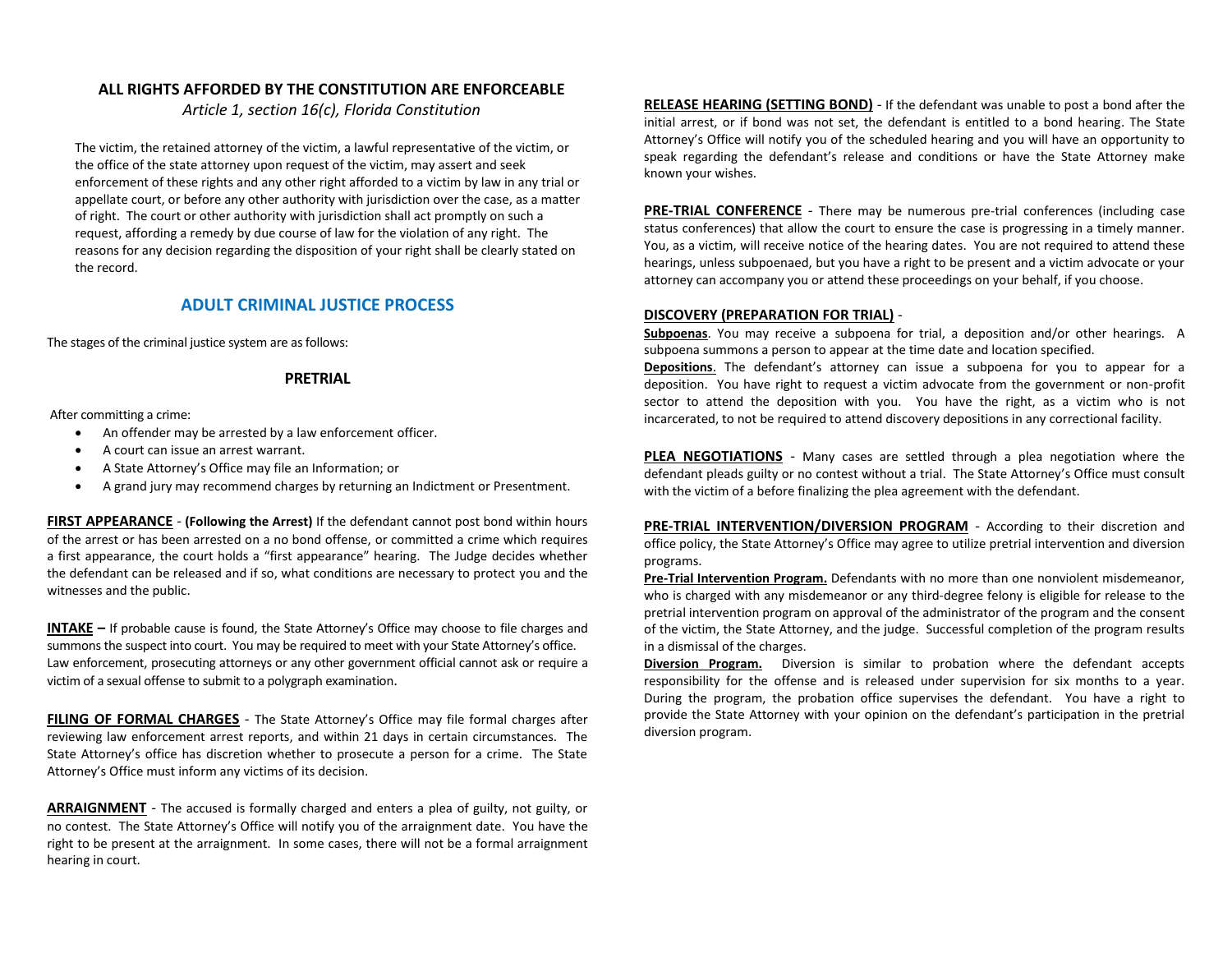### **TRIAL**

Generally, the prosecutor presents evidence to either the judge or a jury about the case. The defendant may be found guilty or not guilty. The process ends if the defendant is found not guilty. You, as a victim, may be called to testify.

The State Attorney's Office will assist you during this process. You cannot be excluded from any hearing, trial or proceeding relating to the offense. Your rights involving the trial stage are listed in this brochure.

#### **SENTENCING**

**PRESENTENCE INVESTIGATION (PSI)** - You have the right to provide information regarding the impact of the offender's conduct on you and your family to the individual responsible for conducting and/or compiling the presentence investigation. You have a right to review the non-confidential portions of the presentence investigation prior to the sentencing hearing.

**SENTENCING HEARING** - If the defendant is found or pleads guilty, the judge reviews sentencing guidelines, plea agreements, and other factors and determines what type of sentence the defendant should receive. You have a right to provide an oral and/or written victim impact statement (VIS) to the State Attorney's Office at any time before the court imposes the sentence.

NOTE: If the victim and the offender attend the same school, the victim's parents have the right to attend the sentencing or disposition of the offender and request that the offender be required to attend a different school. (sec. 960.001(1)(s), Florida Statutes)

### **JUVENILE JUSTICE PROCESS**

**INTAKE** - The process of determining where a child under the age of 18 will be placed until the case is resolved. There are three forms of detention status: home, non-secure or secure.

**DIVERSION PROGRAMS** – This is an alternative to trial where the juvenile is placed in a community- based program such as juvenile arbitration, juvenile alternative services program (JASP), or a treatment plan (Walker plan). If a juvenile successfully completes the diversion program, then the charges are generally dismissed.

**FORMAL CHARGES** - The filing of a petition in court by the State Attorney's Office. The charge may be filed in either juvenile court or adult court, depending upon the crime and age of the offender.

**ARRAIGNMENT -** The accused is formally charged and enters a plea of guilty, not guilty, or no contest.

**ADJUDICATORY HEARING** - The trial of the juvenile, conducted in front of a judge. The judge will decide whether the juvenile committed the charged offense(s).

**DISPOSITIONAL HEARING (SENTENCING)** - When a juvenile is found to have committed a delinquent act, the court will hold a dispositional hearing to determine which sanctions to impose on the juvenile. The sanctions could range from community-based sanctions like probation and community services up to residential commitment.

**JUVENILES TRIED AS ADULTS** - Juveniles who commit very serious crimes may be tried as adults. Juveniles who are prosecuted as adults may be sentenced to adult or juvenile sanctions.

*This is not an exhaustive overview of the criminal justice system but is meant as an overview for how the process works. Each court and case could have unique components. You may contact your State Attorney or law enforcement agency for more information regarding the stages of the criminal justice and juvenile justice processes.*

### **ADDITIONAL VICTIMS RIGHTS UNDER FLORIDA STATUTES**

- You have the right to employ private counsel. (See Florida Bar Lawyer Referral Services)
- In some cases, you (or relatives where the victim is deceased) may be eligible for financial compensation from the State of Florida. Information regarding eligibility may be obtained from the State Attorney's Office, local Witness Coordination Office (where available), law enforcement agency or from the Bureau of Crimes Compensation, Office of the Attorney General - 1-800-226-6667, website: [www.myfloridalegal.com/pages.nsf.](http://www.myfloridalegal.com/pages.nsf) The right to receive information on available crisis intervention services and local community services to include counseling, shelter, legal assistance, or other types of help, depending on the particular circumstances. Telephone numbers of these services are provided at the end of this brochure. *(sec. 960.001(1)(a)1, Florida Statutes)*
- The right to receive information regarding the stages of the criminal justice or juvenile justice processes and the way information about such stages may be obtained. *(sec. 960.001(1)(a)4, Florida Statutes)*
- A victim who is incarcerated has the right, upon request, to be informed and submit written statements at all stages of the criminal and juvenile proceedings. *(sec. 960.001(1)(a)6, Florida Statutes)*
- The right to receive information on the steps available to law enforcement and the State Attorney's Office to protect you from intimidation and/or harassment. It is a third-degree felony to knowingly use intimidation or physical force; threaten another person or attempt to do so; engage in misleading conduct toward another person; or offer pecuniary benefit or gain to another person. If you are being threatened or intimidated, please contact the appropriate agency or any law enforcement officer. *(sec. 960.001(1)(c), Florida Statutes)*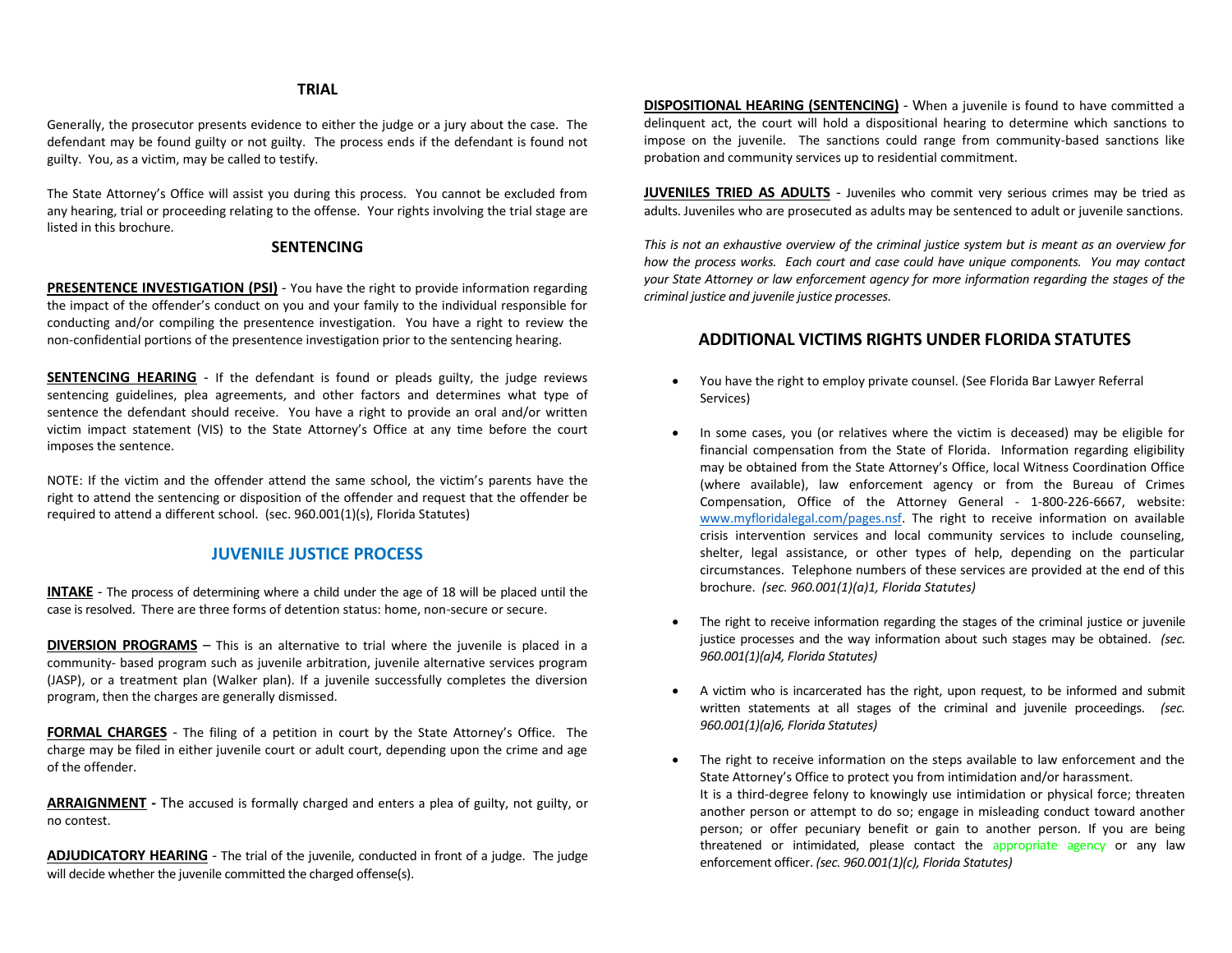- The right of the victim of domestic violence to be informed of the address confidentiality program administered through the Attorney General's Office. You may contact the Attorney General's Office at 1-800-226-6667. The State Attorney's Office may assist with this paperwork if necessary. *(sec. 960.001(1)(c), Florida Statutes)*
- The right of each victim, or witness, who has been scheduled to attend a criminal or juvenile justice proceeding to be notified as soon as possible by the agency or person scheduling his/her appearance of any change in scheduling which will affect the victim's or witness's appearance. (*sec. 960.001(1)(d), Florida Statutes)*
- The right to receive advance notification of judicial and post judicial proceedings relating to the case, including all proceedings or hearings relating to:
	- The arrest of the accused.

The release of the accused pending judicial proceedings, and any modification of release condition to include release to community control or work release.

Proceedings in the prosecution or petition for delinquency of the accused, including the filing of the accusatory instrument; the arraignment; disposition of the accusatory instrument; trial or adjudicatory hearing, sentencing or disposition hearing; appellate review; subsequent modification of sentence; collateral attack of a judgment; and when a term of imprisonment, detention, or involuntary commitment is imposed, the release of the defendant or juvenile offender from such imprisonment, detention or juvenile offender from such imprisonment; detention or commitment by expiration of sentence or parole and any meeting held to consider such release. *(sec. 960.001(1)(e), Florida Statutes*

• In addition to the provisions of sec. 921.143, Florida Statutes, the rights of the victim of a felony involving physical or emotional injury or trauma, or in a case in which the victim is a minor child or in a case involving a homicide, the guardian or family of the victim shall be consulted by the State Attorney in order to obtain the views of the victim or family about the disposition of any criminal or juvenile case brought about as a result of such crime, including their views about:

> The release of the accused pending judicial proceedings. Plea Agreements. Participation in pretrial diversion programs. Sentencing of the accused.

• The right to request that the State Attorney or law enforcement agency help you explain to employers and creditors that you may face additional burdens by taking time off from work to assist law enforcement and you may undergo serious financial strain either because of the crime or by cooperating with authorities. *(sec. 960.001(1)(i), Florida Statutes)*

- Law Enforcement agencies and the State Attorney shall inform you of your right to request and receive restitution and of your rights of enforcement in the event an offender does not pay. The State Attorney shall seek your assistance in the documentation of your losses for the purpose of requesting and receiving restitution. If an order of restitution is converted to a civil lien or civil judgment against the defendant, the Clerk of Court's office shall make available at their office, as well as on their website, information provided by the Secretary of State, the court, or The Florida Bar on enforcing the civil lien or judgment. The State Attorney shall inform you if and when restitution is ordered*. (sec. 960.001(1)(j), Florida Statutes)*
- The right to receive reasonable consideration and assistance from employees of the State Attorney's Office, Sheriff's Office, or Police Department. When requested, you will be assisted in locating accessible transportation and parking and shall be directed to separate pretrial waiting areas when such facilities are available. When requested, you shall receive assistance in attempting to locate translators when practicable. *(sec. 960.001(1)(n), Florida Statutes)*
- The right of the victim of a sexual offense to have the courtroom cleared, with certain exceptions during his or her testimony, regardless of the victim's age or mental capacity. *(sec. 960.001(q), Florida Statutes)*
- The right to request, in certain circumstances that the offender be required to attend a different school than the victim or siblings of the victim. If the victim of an offense committed by a juvenile is a minor, the victim or any sibling of the victim attends or is eligible to attend the same school as that of the offender, the Department of Juvenile Justice or the Department of Corrections shall notify the victim's parent or legal guardian of the right to attend the sentencing or disposition of the offender and request that the offender be required to attend a different school. *(sec. 960.001(1)(s), Florida Statutes)*
- The right of the victim who is not incarcerated to not be required to attend discovery depositions in any correctional facility. *(sec. 960.001(6), Florida Statutes)*
- The statutory obligation of the victim, parent/guardian of a minor victim, or next of kin of a homicide victim, that any information gained pursuant to Chapter 960, Florida Statutes, regarding any case handled in juvenile court, must not be revealed to any outside party, except as reasonably necessary in pursuit of legal remedies. *(sec. 960.001(8), Florida Statutes)*
- The right to know in certain cases and at the earliest possible opportunity, if the person charged with an offense has tested positive for hepatitis and human immunodeficiency virus (HIV) infection. In such cases, upon request of the victim or the victim's legal guardian, or the parent or legal guardian of the victim if the victim is a minor, the court shall order such person to undergo hepatitis and HIV testing within 48 hours after the charging document is filed or 48 hours from the date of request. (*Section 960.003, Florida Statutes)*